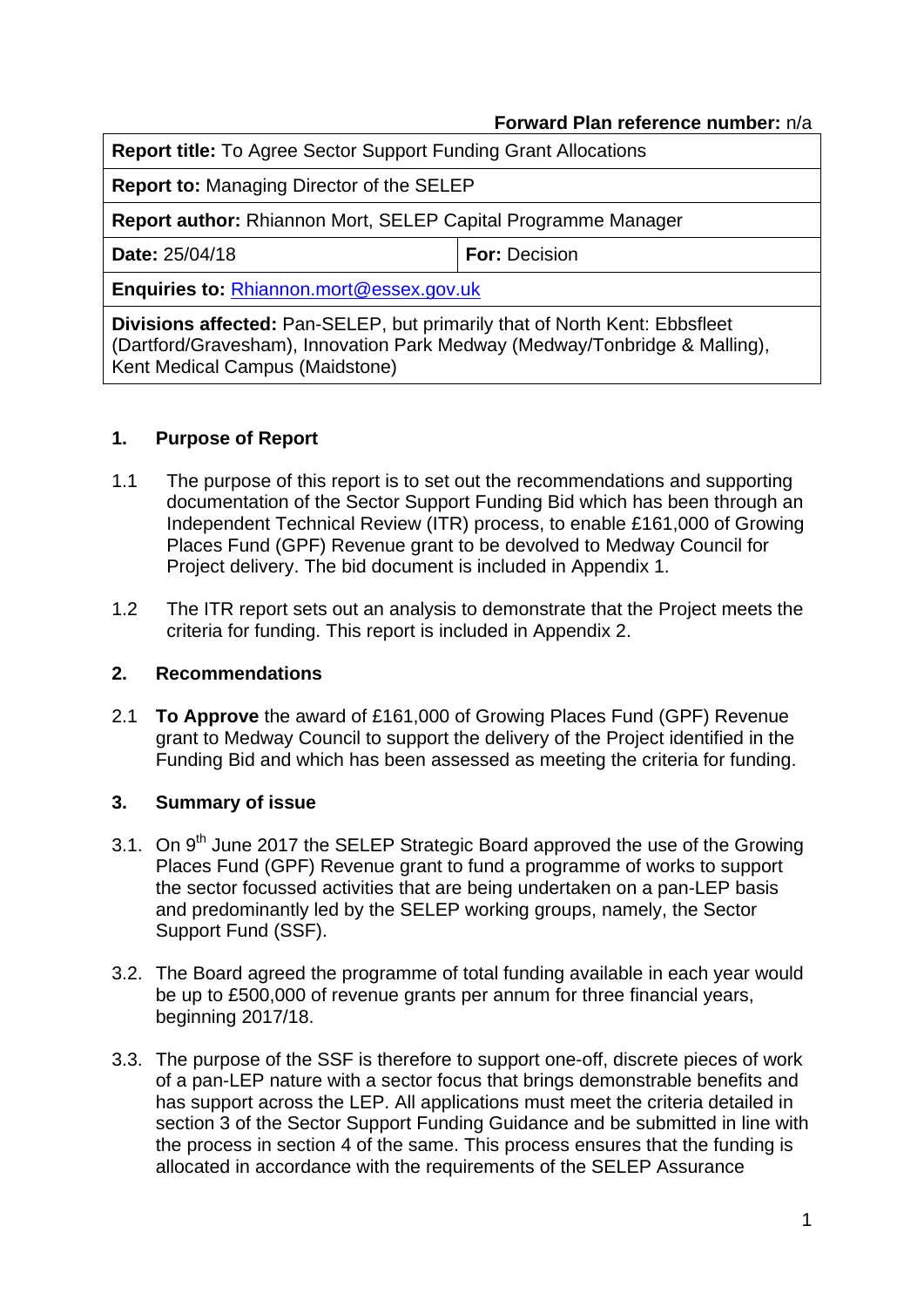Framework.

- 3.4. The Thames Gateway Kent Partnership, in conjunction with Maidstone Borough Council, as the Accountable Body for the North Kent Enterprise Zone, and Medway Council, have submitted a bid for SSF of £161,000 to support the delivery of the North Kent Enterprise Zone.
- 3.5. The SELEP Strategic Board endorsed the bid for funding on the 9th June 2017 subject to compliance with the assurance framework and demonstration of value for money.

# **4. Project Summary**

- 4.1. The North Kent Enterprise Zone (NKEZ) was designated by Government in Autumn 2015 and came into operation on 1 April 2017. It is one of four Enterprise Zones in which SELEP has an interest. As a nationally designated Enterprise Zone, NKEZ is a priority initiative for SELEP. Whilst it operates within a specific sub-regional geography, its impact will potentially benefit SELEP as a whole as a catalyst for enterprise and growth in the Thames Gateway/Estuary area. The detailed timetable for the Local Development Orders (LDOs) will be subject to the preparation of the evidence base, being undertaken at the initial stage of the master planning process.
- 4.2. The bid request was endorsed by the Strategic Board in June 2017, the funding package covered three items, which has now reduced to two:
	- i) Preparation of Local Development Orders (LDOs) and Masterplan for Innovation Park Medway (IPM);
	- ii) Marketing of NKEZ and associated collateral.
- 4.3. A third component, a proposed evaluation, is not being progressed and the funding approved in principle is sought to be applied instead to element (i).
- 4.4. Medway Council and Tonbridge & Malling Borough Council have agreed that LDOs offer the best way forward for delivering a simplified planning regime for IPM, underpinning a compelling offer to potential occupiers and accelerating the delivery and pace of site development and business occupation. The funding is to contribute towards development of the LDOs and Masterplan including associated studies and consultation processes.
- 4.5. The NKEZ Strategic Board has adopted a marketing strategy taking a phased approach to awareness-raising, targeted advertising, promotional collateral, social media and direct marketing. This is being led by Locate in Kent on behalf of NKEZ. This element of funding is to enable added-value activity to enhance the marketing impact for NKEZ.

# **5. Project Funding**

5.1. The total cost of the Project is estimated at £271,000, as set out in Table 1 below.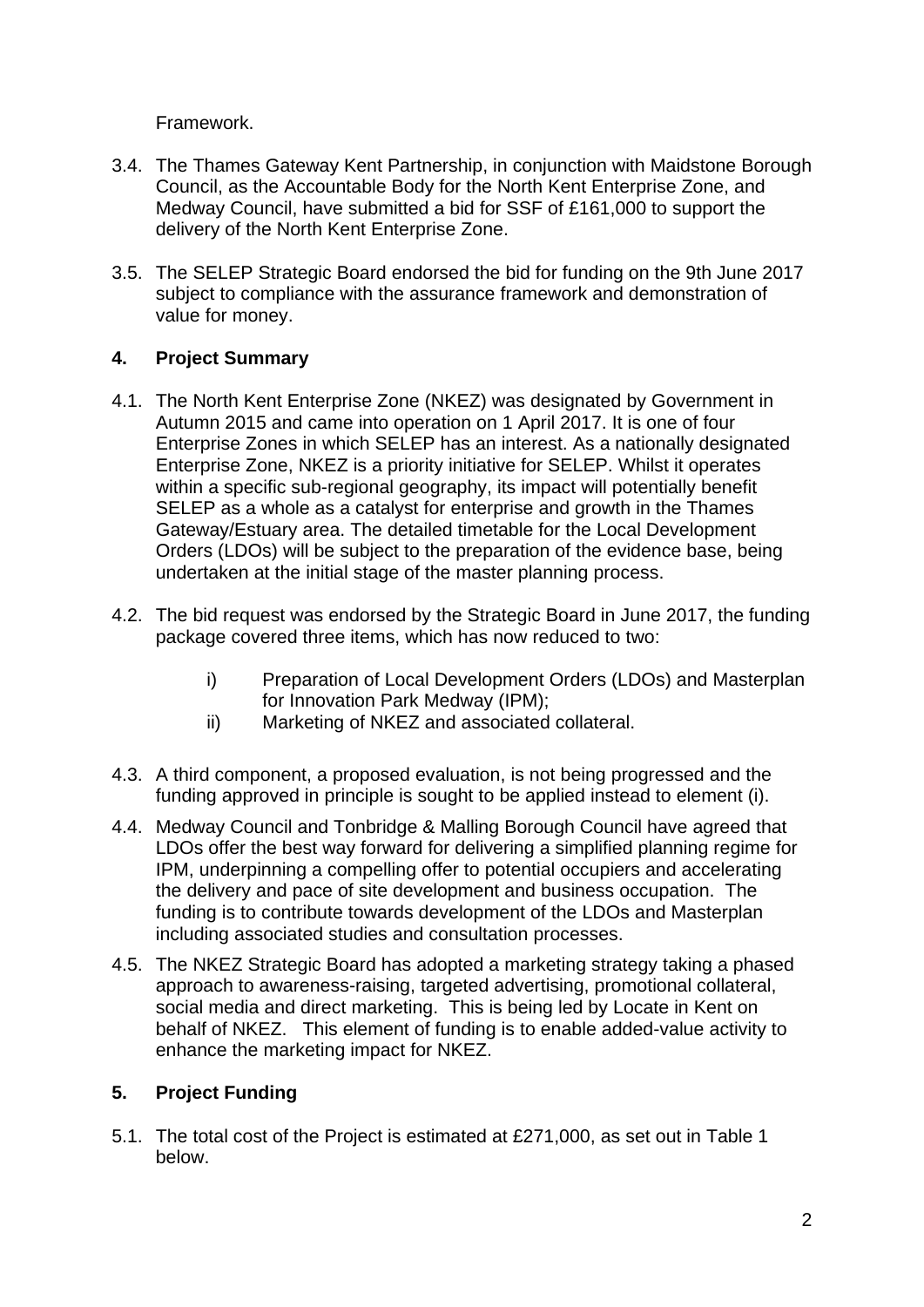# **Table 1: Project Funding breakdown (£s)**

| <b>Source</b>                                                                  | 2017/18                  | 2018/19 | 2019/20    | <b>Total</b> |  |
|--------------------------------------------------------------------------------|--------------------------|---------|------------|--------------|--|
| <b>SSF</b>                                                                     | 5,520                    | 155,480 |            | 161,000      |  |
| Other sources of funding (please list below, add additional rows if necessary) |                          |         |            |              |  |
| Locate in Kent                                                                 | 16,900                   | 10,000  |            | 26,900       |  |
| Medway Council                                                                 | $\overline{\phantom{a}}$ | *59,169 | $**23.141$ | 90,410*      |  |
| Tonbridge & Malling BC                                                         | 8,100                    |         |            |              |  |
| <b>Total</b>                                                                   | 30,520                   | 224,649 | 23,141     | 278,310      |  |
| SELEP funding as % of total                                                    | 18.1%                    | 69.2%   |            | 57.8%        |  |
| .<br>.<br>$\sim$ $\sim$ $\sim$ $\sim$ $\sim$ $\sim$                            |                          |         |            |              |  |

\* Medway Council and Tonbridge & Malling BC committed to providing match funding: actual split in 2018/19 and 2019/20 subject to final confirmation.

\*\* Assuming 10% of contract payable on completion falling into 2019/20

5.2. Match funding contributions have been confirmed, however, the profile of the match funding from Medway Council and Tonbridge and Malling Borough Council for the Project, as set out in Table 1 above, had not been confirmed at the point of application.

## **6. Issues for consideration**

## 6.1. **Risks and Dependencies**

- 6.1.1. The timing of public consultation on the IPM Masterplan may need to be informed by processes associated with the emerging New Local Plan in Medway.
- 6.1.2. Formal adoption of the LDOs may not be possible until after local election purdah in spring 2019, though the work should be substantively completed by the end of Q1 2019.

# 6.2. **Outcome of ITR Process** *(Accountable Body Comments)*

- 6.2.1. The Accountable Body has independently assessed the Project Bid Document and has confirmed that the Project meets the criteria for funding, including the Assurance Framework requirement with regard to the expectation that high value for money will be achieved.
- 6.2.2. The economic appraisal has evidenced a Benefit Cost Ratio (BCR) of between 1.21:1 and 1.92:1 to the public sector investment. The benefits are based on the expectation of the acceleration of business rate yield for reinvestment in the Enterprise Zone, supporting enterprise and growth.
- 6.2.3. Although the BCR doesn't meet the threshold of 2:1required to demonstrate high value for money, additional, unquantified benefits have been identified which fulfils the criteria for high value for money; this is defined by exemption 1 in the SELEP Assurance Framework: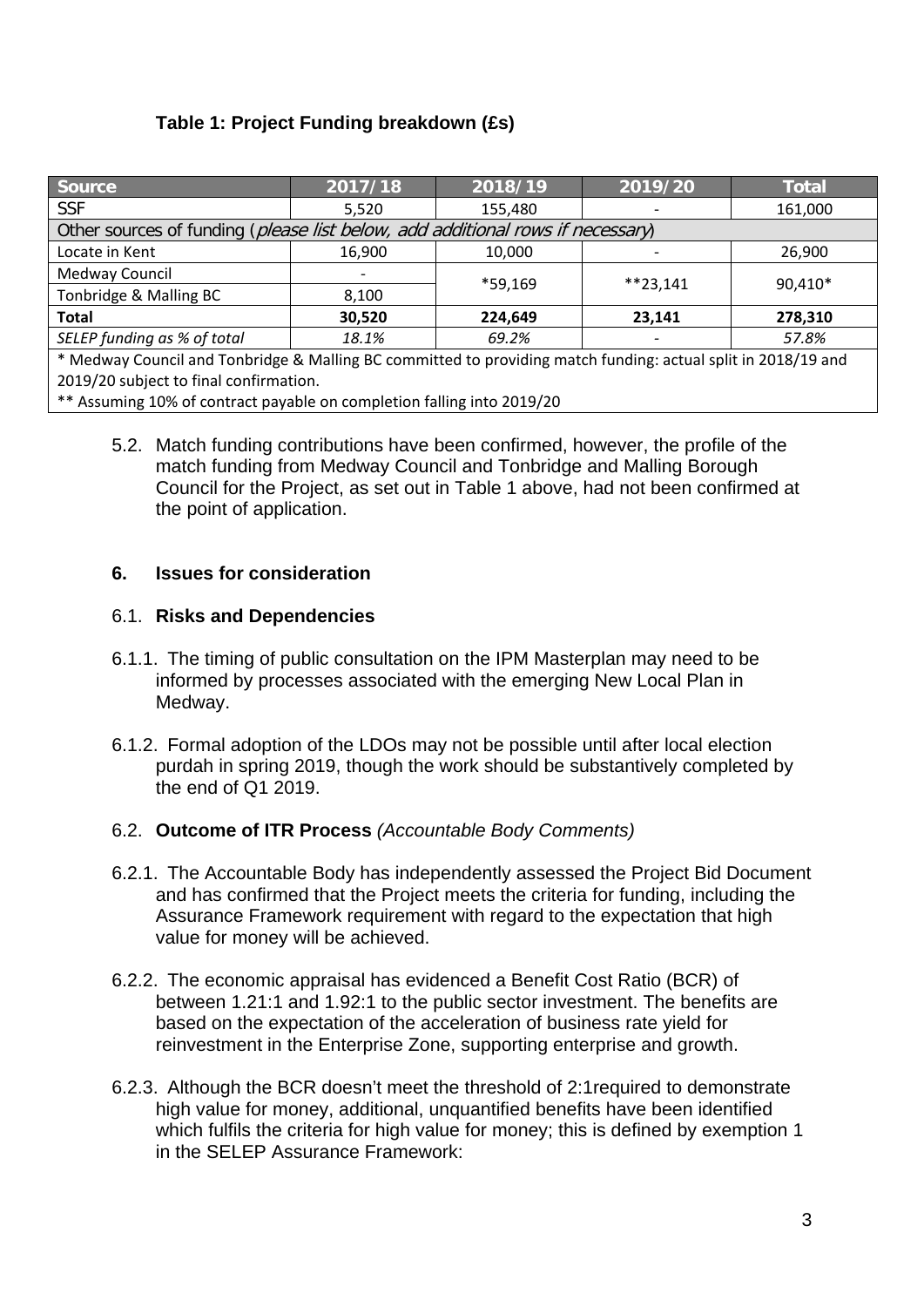Exemption 1 - This may be applied where a project does not present High Value for Money (a Benefit Cost Ratio of over 2:1); but

- has a Benefit Cost Ratio value of greater than 1.5:1; or
- where the project benefits are notoriously difficult to appraise in monetary terms.

Exemption 1 will only apply if the following conditions are satisfied:

- (1) The funding sought from SELEP in relation to the project must be less than £2.0m and to conduct further quantified and monetised economic appraisal would be disproportionate; and
- (2) where there is an overwhelming strategic case (with minimal risk in the other cases); and
- (3) there are qualitative benefits which, if monetised, would most likely increase the benefit-cost ratio above 2:1.

# 6.3. **Financial implications** *(Accountable Body Comments)*

- 6.3.1. Up to £500,000 of the GPF revenue grant was made available in 2017/18 to support the SSF; to date, none of this grant has been formally committed to projects and the full £500,000 has been carried forward into 2018/19 and added to the equivalent allocation available in this financial year; as such, sufficient funding is available to support the request for this Project.
- 6.3.2. The project was endorsed by the SELEP Strategic Board in June 2017 alongside two other projects; the total request for these Projects was £371,000; if all funding for these projects is approved, this leaves £129,000 outstanding from the 2017/18 budgeted allocation of the SSF, plus the additional £500,000 allocation for 2018/19.
- 6.3.3. The SSF grant is a fixed maximum contribution to the Project; any Project overspends incurred will be required to be addressed by the Project delivery partner.
- 6.3.4. It is noted that the match funding contributions for the Project have been confirmed by the respective partner organisations, although the final profile has yet to be agreed.
- 6.3.5. The risks to the project identified above represent a potential delay in delivery of the project which may result in a potential delay in benefits realisation – this will be monitored through the Project reporting that will be included as a condition of funding.

# 6.4. **Legal implications** *(Accountable Body Comments)*

6.4.1. The grant will be transferred to Medway council via a grant agreement with the SELEP Accountable Body; the grant agreement will include a requirement for claw back of the funding if it is not fully expended or not expended in line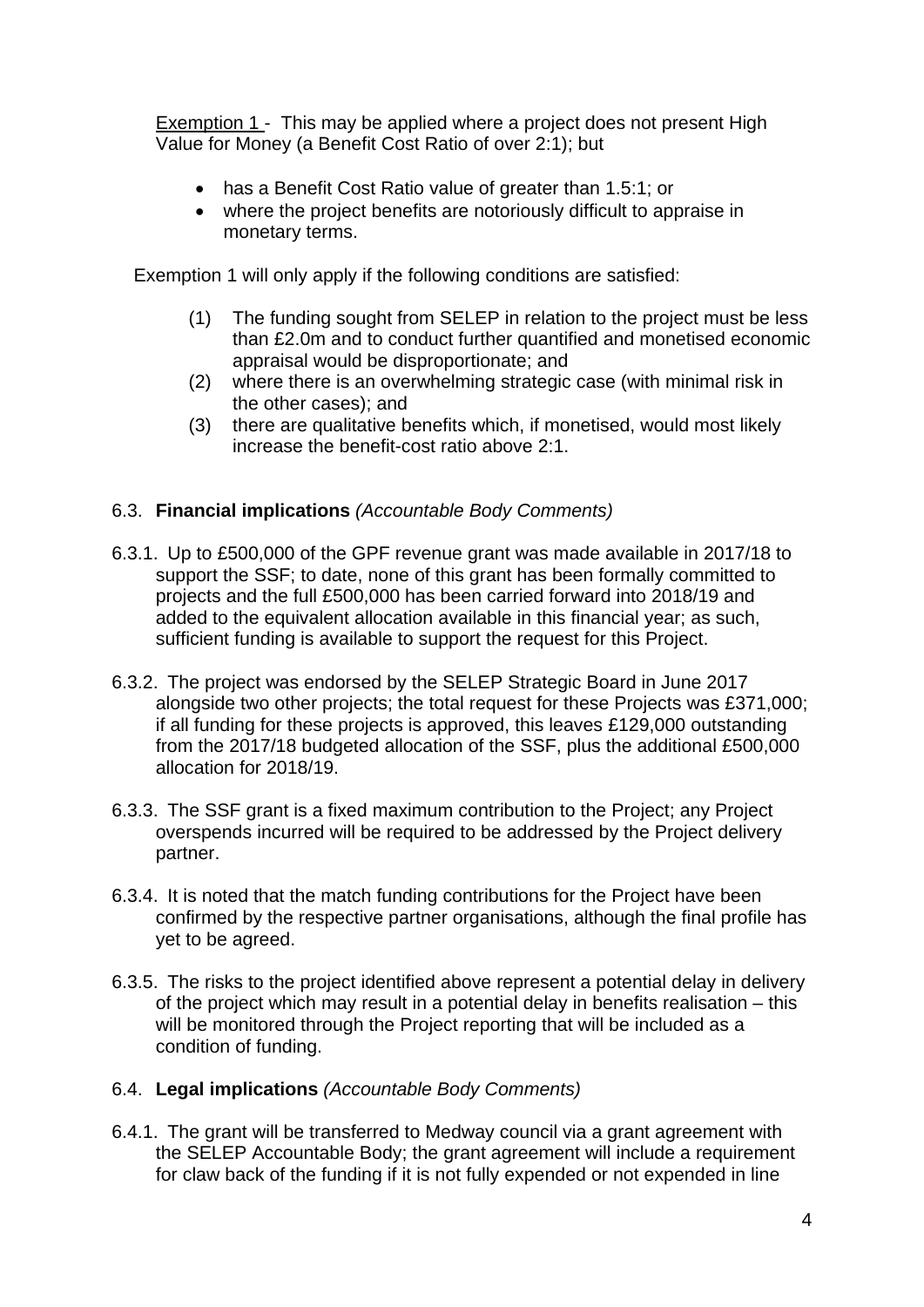with the Project Bid Document*.*

# **7. Equality and Diversity implications**

- 7.1. Section 149 of the Equality Act 2010 creates the public sector equality duty which requires that when a public sector body makes decisions it must have regard to the need to:
	- (a) Eliminate unlawful discrimination, harassment and victimisation and other behaviour prohibited by the Act
	- (b) Advance equality of opportunity between people who share a protected characteristic and those who do not.
	- (c) Foster good relations between people who share a protected characteristic and those who do not including tackling prejudice and promoting understanding.
- 7.2 The protected characteristics are age, disability, gender reassignment, pregnancy and maternity, race, religion or belief, gender and sexual orientation.
- 7.3 In the course of the development of the project business cases, the delivery of the project and their ongoing commitment to equality and diversity, the promoting local authority will ensure that any equality implications are considered as part of their decision making process and where possible identify mitigating factors where an impact against any of the protected characteristics has been identified.

### **8. List of appendices**

- 8.1. Appendix 1 Project Bid Document
- 8.2. Appendix 2 Independent Technical Review report

# **9. List of Background papers**

- 9.1. Sector Support Funding Guidance
- 9.2. SELEP Assurance Framework
- 9.3. Minutes of the Strategic Board Meeting 9 June 2017

| <b>Role</b>                      | <b>Date</b> |
|----------------------------------|-------------|
| <b>Accountable Body sign off</b> |             |
| <b>Stephanie Mitchener</b>       | 05/07/18    |
| (On behalf of Margaret Lee)      |             |

| I approve the above recommendations set out above for the | <b>Date</b> |
|-----------------------------------------------------------|-------------|
| $\,$ reasons set out in the report.                       |             |